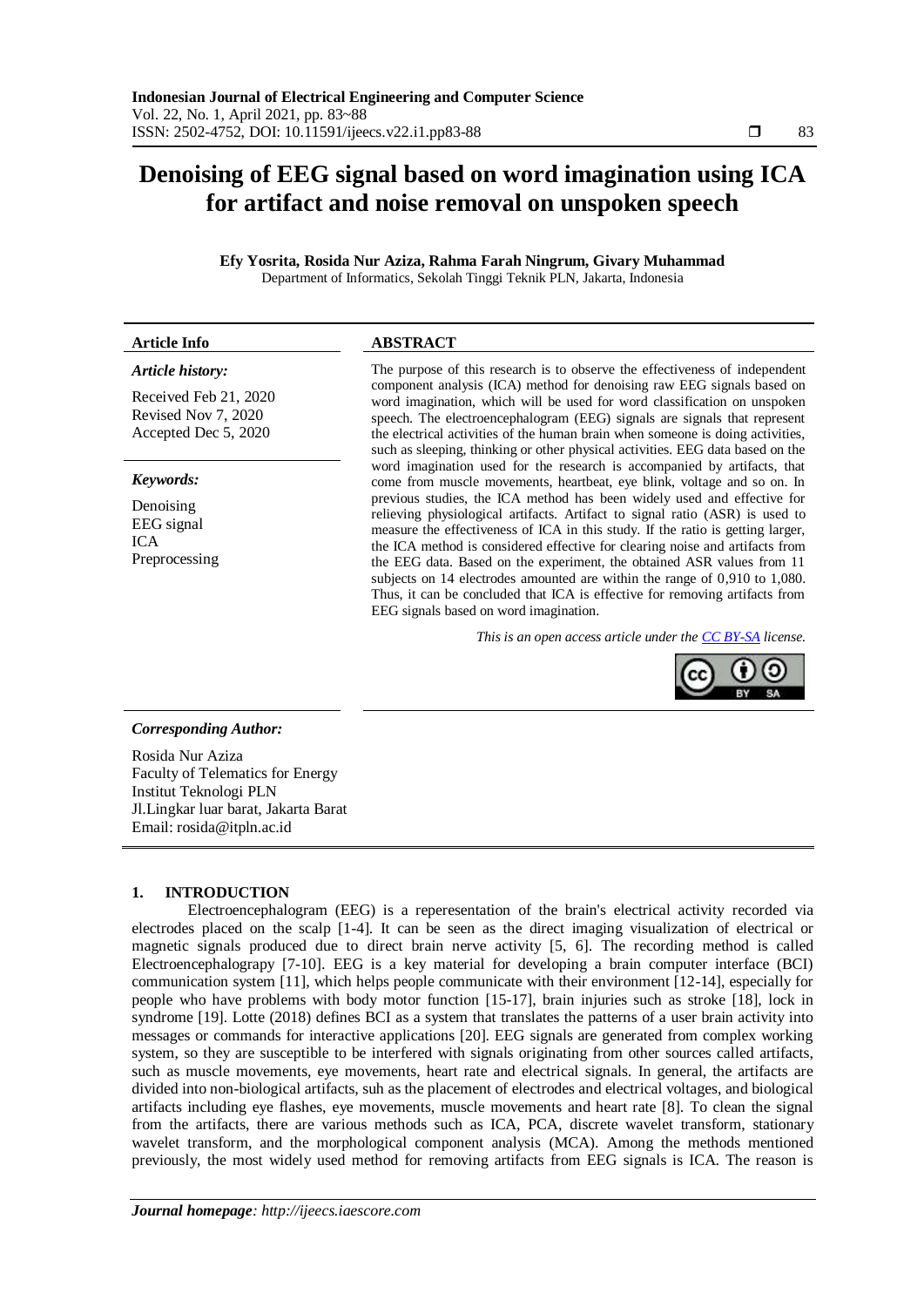because it is very effective for denoising muscle movement artifacts [21], eye blink, and recognized to produce optimal results with a wide range of scenarios [2]. However, there is still a need for visual inspection of the separate independent components [8].

Here are some of the studies using ICA methods for denoising artifacts, including a research by Sheela (2020), that combines independent component analysis (ICA) and transient artifact reduction algorithm (TARA) to remove the ocular (flicker and eye movement) artifacts [1] and Kim (2013), who has implemented ICA to remove EOG [22]. The combination of independent component analysis (ICA) and canonical correlation analysis (CCA) method with discrete wavelet transform and stationary wavelet transform to remove the movement artifacts is also examined [7]. Other studies have proposed automatically removal of artifacts with generic ICA-based algorithms and unsupervised [2], a new ICA-based finger print method to automatically remove physiological artifacts [8], a systematic way to remove artifacts using the morphological (MCA) [23]. Jiang (2019) has conducted a review study on methods for denoising the artifacts and states that ICA is the most commonly used method [10].

The calculation of the artifact to signal ratio (ASR) is performed to investigate the effectiveness of ICA [24] because the EEG data obtained from experiments is unknown the ground truth, so that the author did not calculate ASR as in some previous studies [25, 26] . In this study, the authors examine the effectiveness of ICA methods to remove artifacts from raw EEG signals based on word imagination, acquired from the experiment, which was conducted in basic computer and computer network laboratories of IT PLN. The number of the subjects participated in this experiment was 11 (eleven) people, consisted of 4 female and 7 male IT-PLN students who ranged from 18 to 23 years old.

#### **2. RESEARCH METHOD**

The following are the stages of the experiment, as described in Figure 1:

- a) The phase of acquisition of EEG Sinyal with four different scenarios, i.e. looking at the images that descibe an activity or a thing related to the words: eat, drink, hungry, thirst, happy, sad, sick and toilet, using EPOC Emotiv  $+$  and emotivPro for recording the EEG signals.
- b) The Raw EEG data obtained is then cleaned from artifacts/noises using ICA method, by segmenting data per 2 seconds followed by the decomposition based on frequency. The selected frequency ranges are between 4-8 Hz known as theta wave, 8-12 Hz known as alpha wave and 12-30 Hz known as beta wave.
- c) To measure the effectiveness of the process of artifacts removal by measuring artifact to signal ratio (ASR)



Figure 1. The Stages of the Experiment

The EEG data was retrieved from 11 (eleven) research participants, consisted of 7 male and 4 female students with the range of age between 18-23 years old. They are the student of Informatics Department of IT-PLN. These are the stages for data acquisition process, as shown in Figure 2:



Figure 2. Procedure for the Data Acquisition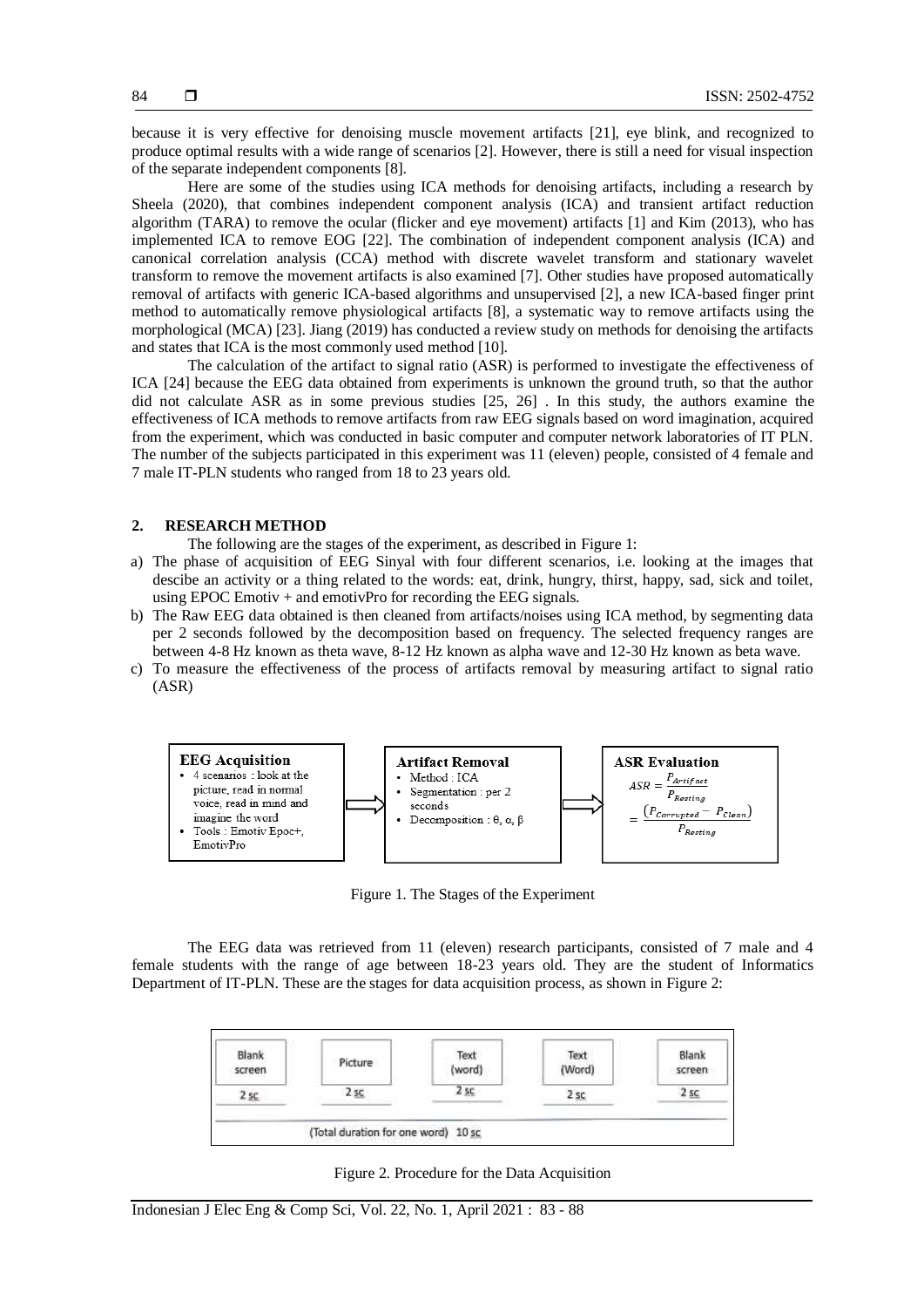- 
- a) Subjects were requested to sit casually and not to do any movement.
- b) They were requested to look at slides showing images that visualized activities representing 8 (eight) words: "MAKAN" (eat), "MINUM" (drink), "LAPAR" (hungry), "HAUS" (haus), "SENANG" (happy), "SEDIH" (sad), "SAKIT" (sick) and "TOILET" (toilet) with the time duration for each word was 2 seconds.
- c) After completion of stage (2), the subjects were asked to read the texts that displayed the words "MAKAN" (eat), "MINUM" (drink), "LAPAR" (hungry), "HAUS" (thirsty), "SENANG" (happy), "SEDIH" (sad), "SAKIT" (sick) and "TOILET" (toilet) with normal voice. The length of time for each word was 2 seconds.
- d) After completion of stage (3), the subjects were asked to read silently the texts that displayed the words "MAKAN", "MINUM", "LAPAR", "HAUS", "SENANG", "SEDIH", "SAKIT" and "TOILET" and the duration of time for each word was 2 seconds.
- e) After completion of stage (4), the subjects closed their eyes and imagined the words "MAKAN", "MINUM", "LAPAR", "HAUS", "SENANG", "SEDIH", "SAKIT" and "TOILET". The duration of time for each word was 2 seconds.
- f) Activities 2 to 5 were repeated 5 times for each research subject.

In order to remove the artifacts that come from eye blinks, muscle movements, heartbeat, electrical voltages, and other possible artifacts from EEG data using ICA method, there are several steps that shoud be performed. Figure 3 below depicts the stages for the artifact removal process .



Figure 3. Artifact removal process

The process begins with inputting the EEG raw data, and then followed by the initiation of ICA objects and the configuration of time and type of signal. The next stage is to apply bandpass filtering with default setting, for low frequencies at 1 Hz and high frequency of 100 Hz. Each electrode is named/coded, electrode AF3 is named ICA01, F7: ICA02, F3: ICA03, FC5: ICA04, T7: ICA05, P7: ICA06, O1: ICA07, O2: ICA08, P8: ICA09, T8: ICA10, FC6: ICA11, F4: ICA12, F8: ICA13, and AF4 is coded as ICA14. After the plotting, the threshold values are defined for removing artifacts from certain sources, for example: the threshold value for the heart beat is > 1 Hz, for muscle is < 35Hz. The artifact removal is executed, followed by the reconstruction data to obtain the clean EEG signal. Here is the threshold value setting process implemented in the code for the artifact removal:

# Load raw data

- # Defines the bandpass  $#$  Set ICA components  $= 14$ # Configure signal type= EEG # Configure signal time  $= 2$  sc # Compute ICA start = 0 and stop =  $256$ # Custom thresholding value # Define the heart threshold  $(>1Hz)$ # Define the muscle threshold  $\ll$  = 35Hz) # Define the eye threshold (0.5 - 3Hz)
- # Define the transmission\_line threshold (50 60Hz)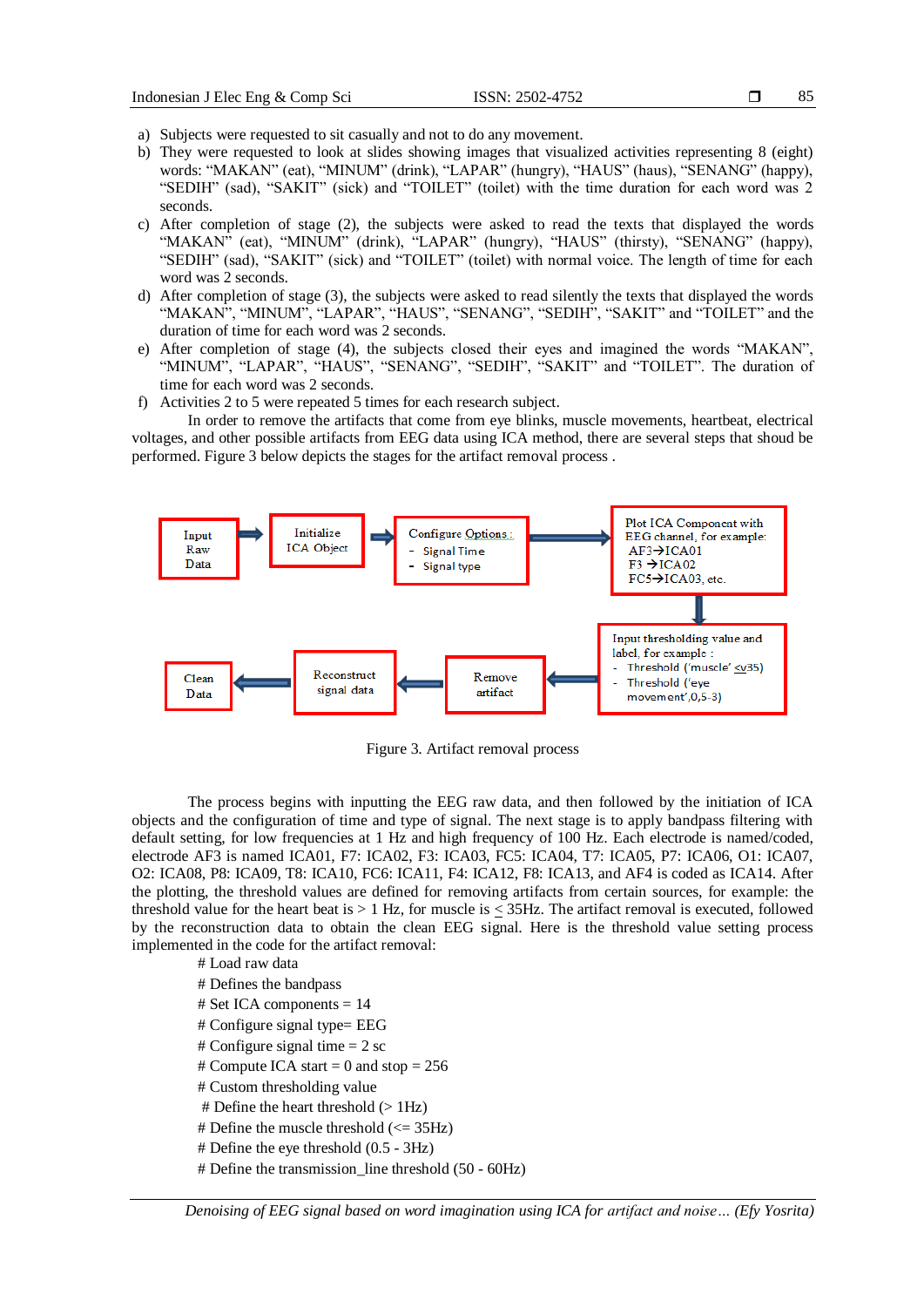The calculation of artifact to signal ratio (ASR) is performed to examine the effectivity of ICA for denoising EEG signal [24]. The following the formula of ASR.

$$
ASR = \frac{P_{Artifact}}{P_{Resting}} = \frac{(P_{Corrupted} - P_{clean})}{P_{Resting}}
$$
(1)

Where :

 $P_{\text{Corruoted}} = \text{signal obtained when subject is doing a certain activity}$  $P_{\text{Resting}} =$  signal obtained when subject is in resting condition  $P_{clean}$  = signal that has been denoised

### **3. RESULTS**

The obtained raw data from Emotiv Epoc+ and EmotivPro is presented in 3 forms, i.e.: signal representation in graphic, EDF and CSV files. Figure 4 shows the example of the EEG signal representation obtained when a test subject was performing the task to imagine the word "makan". Figure 4(a) shows one of the raw EEG signals dan Figure 4(b) shows the clean EEG signal from 14 electrodes, AF3, F7, F3, FC5, T7, P7, O1, O2, P8, T8, FC6, F4, F8, AF4. The figures are obtained when a subject was imagining the word "makan" and its duration was 2 seconds. X axis represents times and Y axis describes the names of the electrodes.

From Figure 4(a), it can be observed that there are some artifacts that appeared in several electrodes during the data acquisition period. After the denoising process using ICA, the resulting signals from each electrodes look more stable and smooth as shown in Figure 4(b).



Figure 4(a)-(b). Raw EEG signal dan Clean EEG Signal obtained when imagining the word "makan"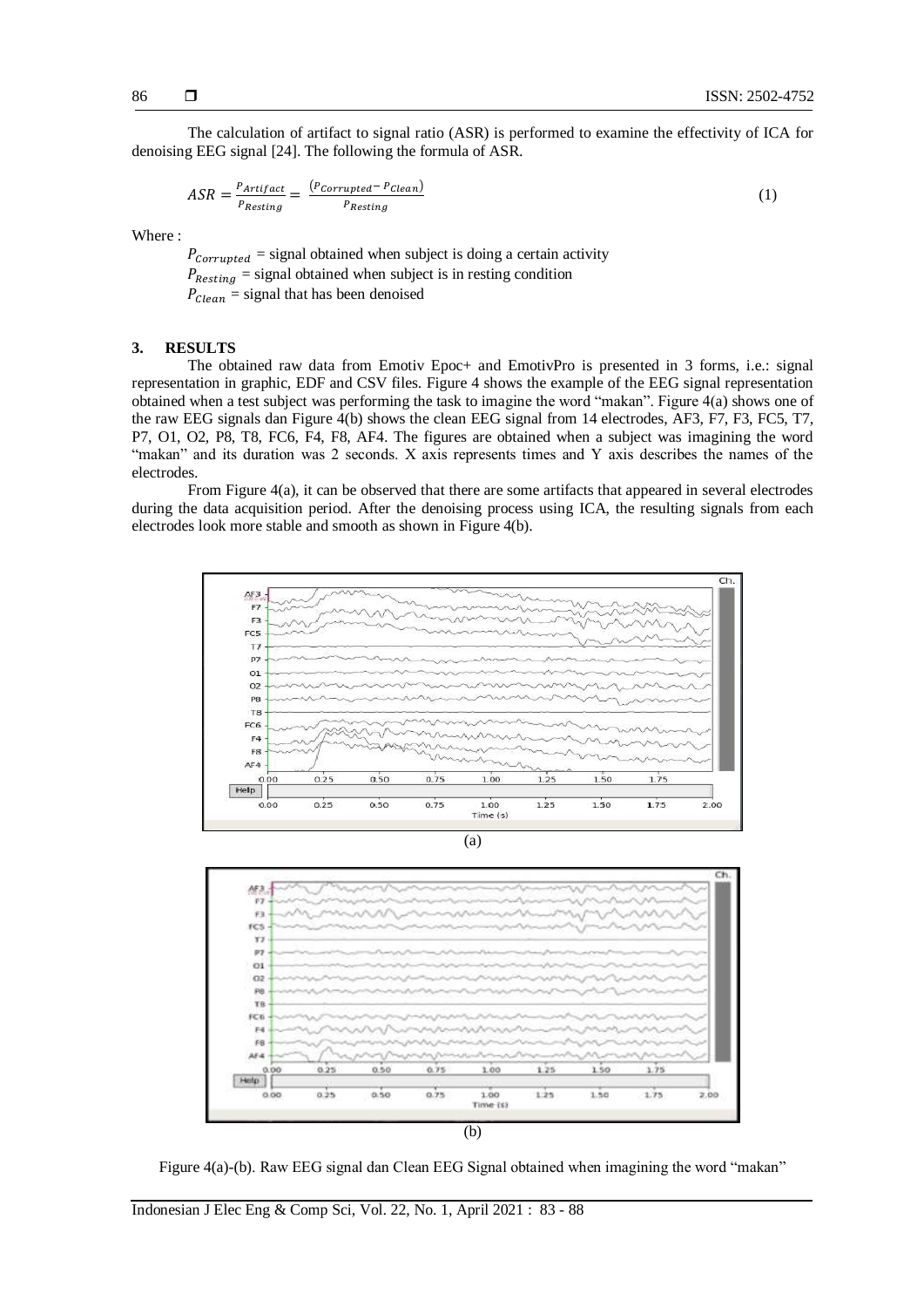87

To calculate the ASR, the writer uses data in the EDF format. For the data sampling, the authors use 10 sampling points when the test subject is in the resting condition and 10 sampling points when the subject looks at the image associated with the word "makan" from all Emotiv Epoc+ electrodes (14 electrodes). For each electrodes, the means of the voltage amplitudes of the resting period, raw data, and clean data are calculated. Based on the calculation, the resulting value of the ASR are in the range of 0.910 to 1,080. Referring to the previous research conducted by Bono (2018) [24], the obtained ASR value far from 0 (zero) indicates better performance. The following is one example of an ASR value chart from subjects 3, as shown in Figure 5. Figure 5 describes the ASR values of one test subject (S6) taken from 14 electrodes. The graph shows that the influence of ICA for each electrode is different within the range 0.910 to 1.001 of ASR values. With the highest value of ASR is from the F7 electrode (0.910) and the lowest value is from the F4 electrode (1.001). Figure 6, displays the ASR values of 11 subjects on 1 electrode (AF4). Shows that the influence of ICA on the eleven different subjects produced almost the same ASR value, which is in the range of 0.910 to 1.080.



Figure 5. ASR Values of 14 Elektroda from S6 Figure 6. ASR Values on 1 Electrode (AF4) from 11 Subject

#### **4. CONCLUSION**

EEG signals are generated from the activities of the human brain. They are contaminated by some unwanted signals, known as artifacts. Despite the fact that a number of artifact removal methods have been developed, the methods with high accuracy and efficiency are still need to be identified. ICA has been known for its ability to remove several kinds of artifacts. So, this method is implemented in this research to remove the artifacts from the EEG signals obtained when several test subjects were asked to look at and imagine certain words. The value of ASR is calculated to examine the effectiveness of ICA in removing artifacts. Based on the calculation, the resulting ASR values from different subjects are within the range of 0.910 to 1,080. This means that the difference between the EEG signals accompanied with artifacts and the clean EEG signals is significant. So, it can be concluded from the experiment that ICA is effective for eliminating the artifacts from EEG signals based on word imagination.

#### **REFERENCES**

- [1] P. Sheela and S. D. Puthankattil, "A hybrid method for artifact removal of visual evoked EEG," *J. Neurosci. Methods*, vol. 336, p. 108638, 2020, doi: 10.1016/j.jneumeth.2020.108638.
- [2] A. Mur, R. Dormido, and N. Duro, "An unsupervised method for artefact removal in EEG signals," *Sensors*, vol. 19, no. 10, p. 2302, 2019, doi: 10.3390/s19102302.
- [3] S. Aggarwal and N. Chugh, "Signal processing techniques for motor imagery brain computer interface: A review," *Array*, vol. 1-2, p. 100003, 2019, doi: 10.1016/j.array.2019.100003.
- [4] Z. A. A. Alyasseri, A. T. Khadeer, M. A. Al-Betar, A. Abasi, S. Makhadmeh, and N. S. Ali, "The effects of EEG feature extraction using multi-wavelet decomposition for mental tasks classification," *ACM Int. Conf. Proceeding Ser.*, pp. 139-146, 2019, doi: 10.1145/3321289.3321327.
- [5] A. L. Tandle, *et al*., "Mental state and emotion detection from musically stimulated EEG," *Brain Informatics*, vol. 5, no. 2, pp. 1-13, 2018, doi: 10.1186/s40708-018-0092-z.
- [6] M. H. Quazi and S. G. Kahalekar, "Artifacts removal from EEG signal: FLM optimization-based learning algorithm for neural network-enhanced adaptive filtering," *Biocybern. Biomed. Eng.*, vol. 37, no. 3, pp. 401-411, 2017, doi: 10.1016/j.bbe.2017.04.003.